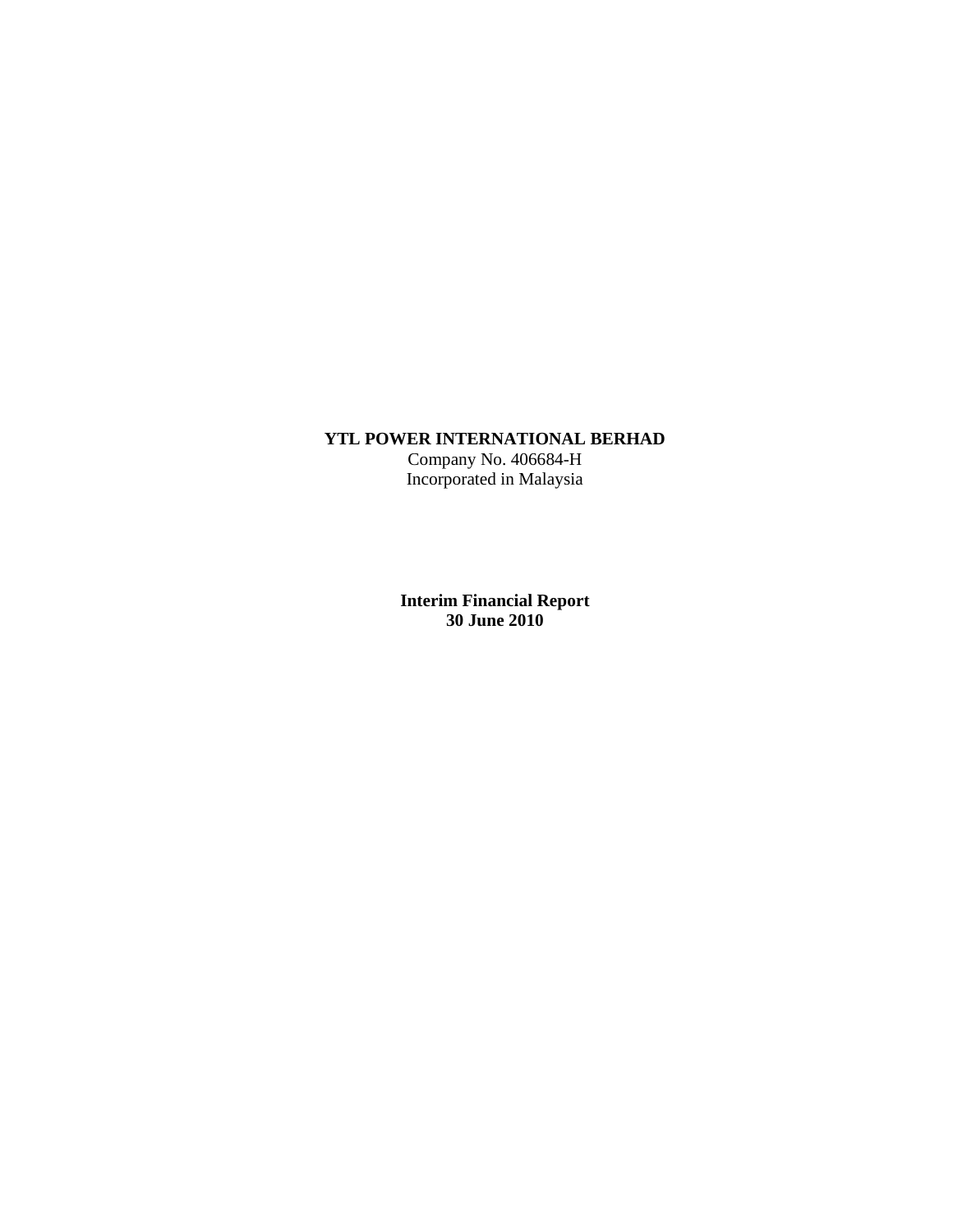## **YTL POWER INTERNATIONAL BERHAD**

Company No. 406684-H Incorporated in Malaysia

## **Interim Financial Report 30 June 2010**

## **Page No.**

| <b>Condensed Consolidated Income Statements</b>              |         |
|--------------------------------------------------------------|---------|
| <b>Condensed Consolidated Balance Sheets</b>                 | $2 - 3$ |
| <b>Condensed Consolidated Statement of Changes in Equity</b> | $4 - 5$ |
| <b>Condensed Consolidated Cash Flow Statement</b>            | 6       |
| Notes to the Interim Financial Report                        | 7 - 17  |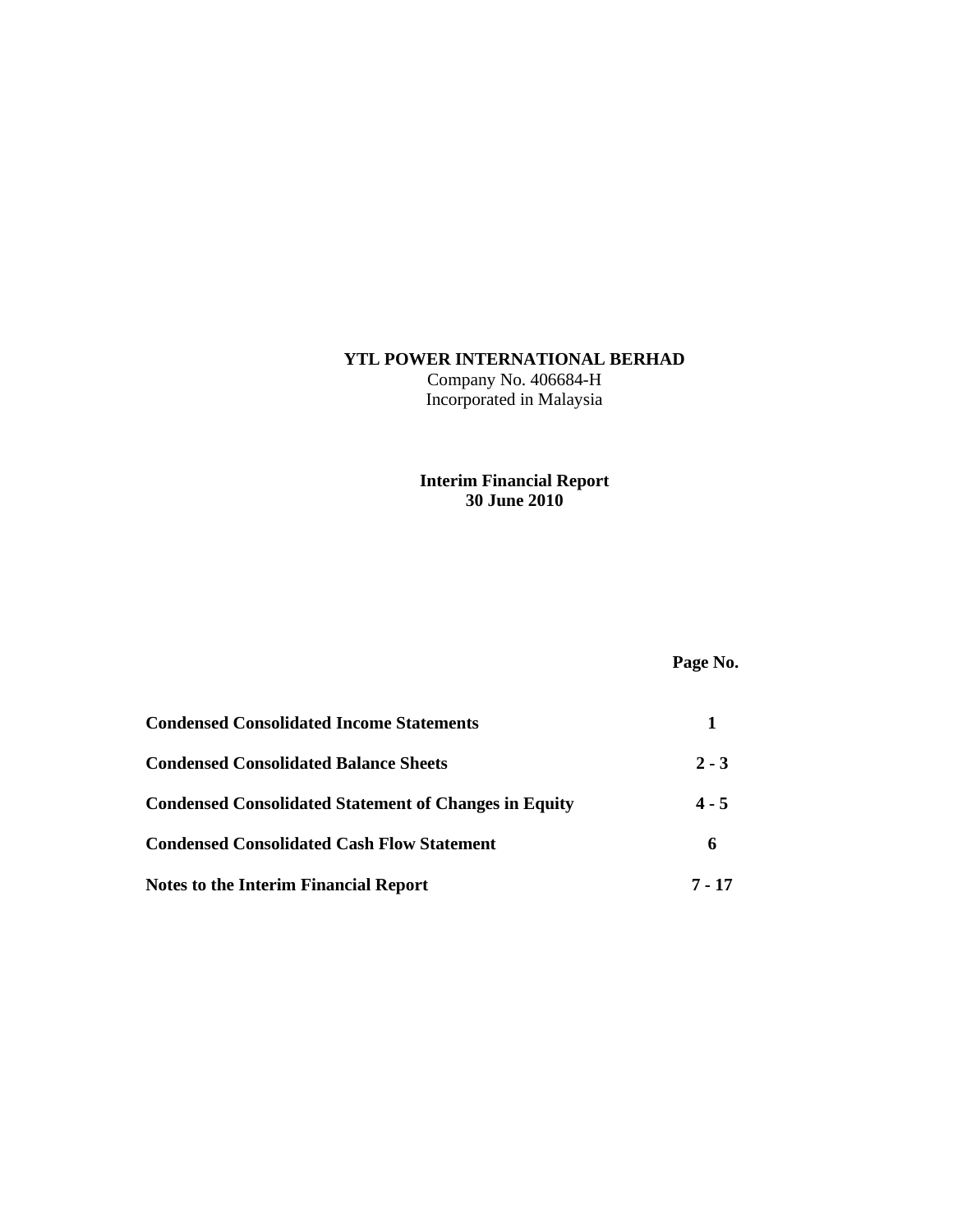(Incorporated in Malaysia)

#### **INTERIM FINANCIAL REPORT**

Interim financial report on consolidated results for the quarter ended 30 June 2010.

The figures have not been audited.

## **CONDENSED CONSOLIDATED INCOME STATEMENTS**

|                                                           |                                     | <b>INDIVIDUAL QUARTER</b><br><b>PRECEDING</b>     |                                                             | <b>CUMULATIVE QUARTER</b>           |
|-----------------------------------------------------------|-------------------------------------|---------------------------------------------------|-------------------------------------------------------------|-------------------------------------|
|                                                           | <b>CURRENT</b>                      | <b>YEAR</b>                                       |                                                             |                                     |
|                                                           | <b>YEAR</b>                         | <b>CORRESPONDING</b>                              |                                                             |                                     |
|                                                           | <b>QUARTER</b><br>30.6.2010         | <b>QUARTER</b><br>30.6.2009                       | 30.6.2010                                                   | <b>12 MONTHS ENDED</b><br>30.6.2009 |
|                                                           | <b>RM'000</b>                       | <b>RM'000</b>                                     | <b>RM'000</b>                                               | <b>RM'000</b>                       |
|                                                           |                                     |                                                   |                                                             |                                     |
| <b>REVENUE</b>                                            | 3,753,423                           | 2,836,784                                         | 13,442,945                                                  | 6,093,394                           |
| <b>COST OF SALES</b>                                      | (2,930,076)                         | (2,065,492)                                       | (10,862,665)<br>------------                                | (3,868,573)                         |
| <b>GROSS PROFIT</b>                                       | 823,347                             | 771,292                                           | 2,580,280                                                   | 2,224,821                           |
| OTHER OPERATING EXPENSES                                  | (166, 595)                          | (86,002)                                          | (452, 587)                                                  | (279, 753)                          |
| OTHER OPERATING INCOME                                    | 87,461                              | 40,724                                            | 176,123                                                     | 93,779                              |
| PROFIT FROM OPERATIONS                                    | 744,213                             | 726,014                                           | 2,303,816                                                   | 2,038,847                           |
| <b>FINANCE COSTS</b>                                      | (181, 434)                          | (239,610)                                         | (836,295)                                                   | (877, 459)                          |
| <b>SHARE OF RESULTS OF</b><br><b>ASSOCIATED COMPANIES</b> | 65,117                              | 57,357                                            | 226,518                                                     | 225,484                             |
| PROFIT BEFORE TAXATION                                    | ------------<br>627,896             | ------------<br>543,761                           | ------------<br>1,694,039                                   | ------------<br>1,386,872           |
| <b>TAXATION</b>                                           | (198, 865)                          | (513, 977)                                        | (482, 045)                                                  | (740, 279)                          |
| NET PROFIT FOR THE PERIOD                                 | 429,031                             | ------------<br>29,784<br>$=$ $=$ $=$ $=$ $=$ $=$ | ------------<br>1,211,994                                   | ------------<br>646,593             |
| <b>ATTRIBUTABLE TO:</b>                                   |                                     |                                                   |                                                             |                                     |
| Shareholders<br>Minority interest                         | 429,031<br>$\sim 100$               | 29,796<br>(12)                                    | 1,212,120<br>(126)                                          | 646,605<br>(12)                     |
|                                                           | 429,031<br>=======                  | ------------<br>29,784                            | ------------<br>1,211,994                                   | ------------<br>646,593             |
| <b>EARNINGS PER 50 SEN SHARE</b>                          |                                     | $=$ $=$ $=$ $=$ $=$ $=$ $=$                       |                                                             |                                     |
| Basic (Sen)                                               | 6.04<br>$=$ $=$ $=$ $=$ $=$ $=$ $=$ | 0.51                                              | 18.66<br>$\equiv \equiv \equiv \equiv \equiv \equiv \equiv$ | 11.35                               |
| Diluted (Sen)                                             | 5.59                                | 0.48                                              | 17.17                                                       | 9.94                                |
|                                                           |                                     |                                                   |                                                             |                                     |

The Condensed Consolidated Income Statements should be read in conjunction with the Annual Financial Report for the year ended 30 June 2009 and the accompanying explanatory notes attached to the interim financial statements.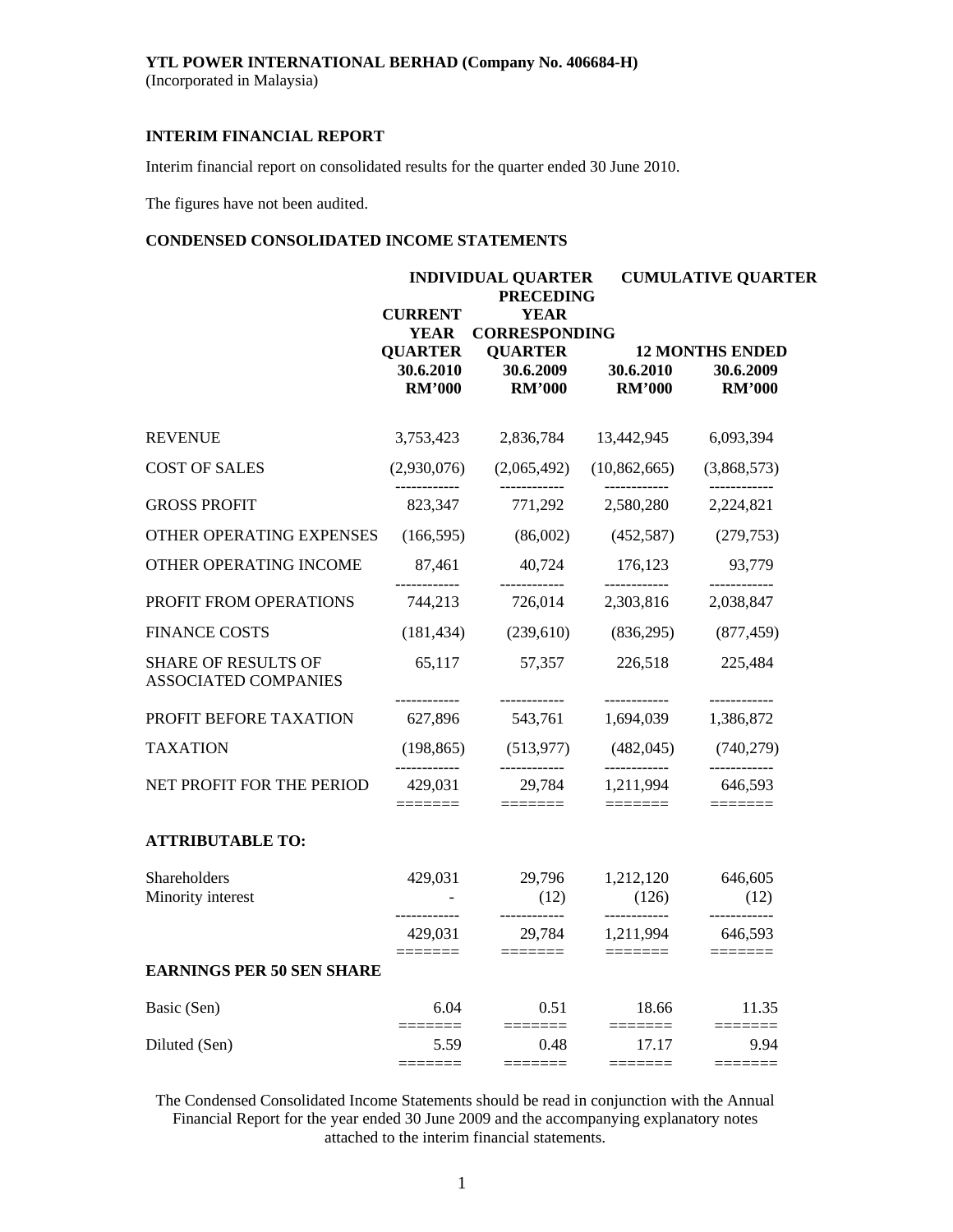### **CONDENSED CONSOLIDATED BALANCE SHEETS**

|                                                                                       | <b>UNAUDITED</b><br>As at<br>30.06.2010<br><b>RM'000</b>    | <b>AUDITED</b><br>As at<br>30.06.2009<br><b>RM'000</b> |
|---------------------------------------------------------------------------------------|-------------------------------------------------------------|--------------------------------------------------------|
| <b>ASSETS</b>                                                                         |                                                             |                                                        |
| <b>Non-Current Assets</b>                                                             |                                                             |                                                        |
| Property, Plant and Equipment                                                         | 15,949,025                                                  | 17,337,304                                             |
| <b>Prepaid Lease Payments</b>                                                         | 63,608                                                      | 71,182                                                 |
| <b>Intangible Assets</b>                                                              | 6,148,899                                                   | 6,408,936                                              |
| <b>Investment in Associated Companies</b>                                             | 992,912                                                     | 977,005                                                |
| Investments                                                                           | 695,113                                                     | 654,449                                                |
| Prepayments and Others                                                                | 59,253                                                      | 57,811                                                 |
|                                                                                       | --------------<br>23,908,810<br>. _ _ _ _ _ _ _ _ _ _ _ _ _ | --------------<br>25,506,687<br>--------------         |
| <b>Current Assets</b>                                                                 |                                                             |                                                        |
| Inventories                                                                           | 593,041                                                     | 818,872                                                |
| Receivables, Deposits and Prepayments                                                 | 2,007,664                                                   | 2,409,669                                              |
| <b>Short Term Investments</b>                                                         | 48,393                                                      | 47,201                                                 |
| Deposits, Cash and Bank Balances                                                      | 7,371,542                                                   | 5,906,751                                              |
|                                                                                       | --------------<br>10,020,640                                | --------------<br>9,182,493                            |
| <b>TOTAL ASSETS</b>                                                                   | --------------<br>33,929,450                                | ------------<br>34,689,180                             |
| <b>EQUITY AND LIABILITIES</b>                                                         | ========                                                    |                                                        |
|                                                                                       |                                                             |                                                        |
| Share Capital                                                                         | 3,623,273                                                   | 2,955,140                                              |
| Reserves                                                                              | 3,709,803                                                   | 3,266,594                                              |
| Treasury Shares, at cost                                                              | (119,967)                                                   | (119, 810)                                             |
| <b>Equity attributable to Shareholders of the Company</b><br><b>Minority Interest</b> | 7,213,109<br>_*                                             | 6,101,924<br>126                                       |
| <b>TOTAL EQUITY</b>                                                                   | ------------<br>7,213,109                                   | ----------<br>6,102,050                                |
| * Minority Interest denotes RM2.                                                      |                                                             |                                                        |

The Condensed Consolidated Balance Sheet should be read in conjunction with the Annual Financial Report for the year ended 30 June 2009 and the accompanying explanatory notes attached to the financial statements.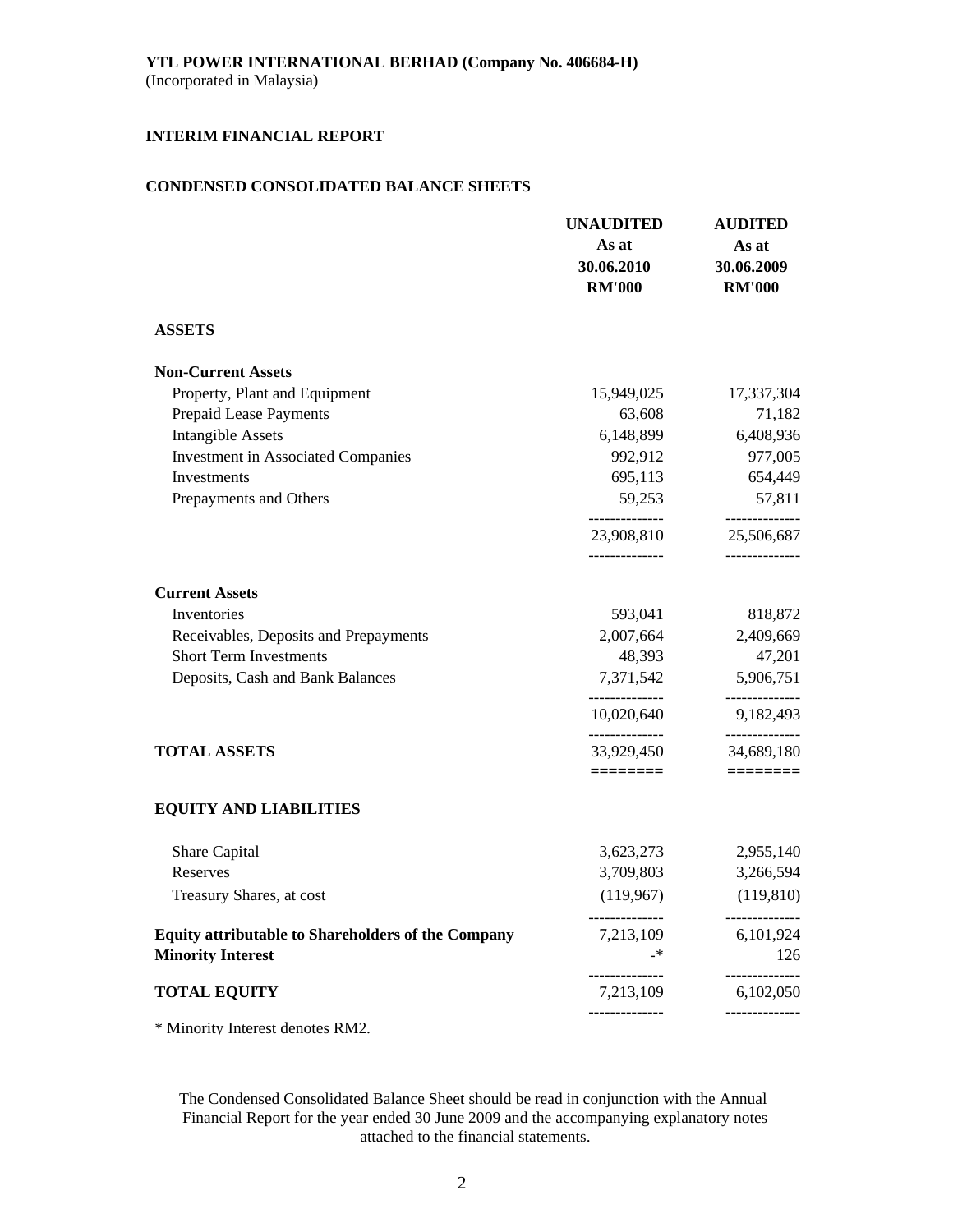## **CONDENSED CONSOLIDATED BALANCE SHEETS – Continued**

|                                       | <b>UNAUDITED</b><br>As at    | <b>AUDITED</b><br>As at  |
|---------------------------------------|------------------------------|--------------------------|
|                                       | 30.06.2010                   | 30.06.2009               |
|                                       | <b>RM'000</b>                | <b>RM'000</b>            |
| <b>LIABILITIES</b>                    |                              |                          |
| <b>Non-Current Liabilities</b>        |                              |                          |
| Deferred Tax Liabilities              | 2,634,543                    | 2,796,681                |
| <b>Bonds</b>                          | 7,740,168                    | 9,305,913                |
| <b>Borrowings</b>                     | 11,036,928                   | 11,084,550               |
| Deferred Income                       | 192,194                      | 198,257                  |
| Provision for Liabilities and Charges | 176,308                      | 253,145                  |
| Payables                              | 5,932                        | 9,320<br>---------       |
|                                       | 21,786,073                   | 23,647,866               |
|                                       | --------------               | --------------           |
| <b>Current Liabilities</b>            |                              |                          |
| Payables and Accrued Liabilities      | 2,356,708                    | 2,312,594                |
| Provision for Liabilities and Charges | 20,660                       | 39,118                   |
| Provision for Taxation                | 147,638                      | 121,667                  |
| <b>Bonds</b>                          | 813,470                      | 720,665                  |
| <b>Borrowings</b>                     | 1,591,792                    | 1,745,220                |
|                                       | 4,930,268                    | 4,939,264                |
| <b>TOTAL LIABILITIES</b>              | 26,716,341                   | 28,587,130               |
| <b>TOTAL EQUITY AND LIABILITIES</b>   | --------------<br>33,929,450 | ----------<br>34,689,180 |
|                                       | ========                     | ========                 |
| Net Assets Per 50 Sen Share (RM)      | 1.00                         | 1.04                     |
|                                       | $==$                         | $==$                     |

The Condensed Consolidated Balance Sheet should be read in conjunction with the Annual Financial Report for the year ended 30 June 2009 and the accompanying explanatory notes attached to the financial statements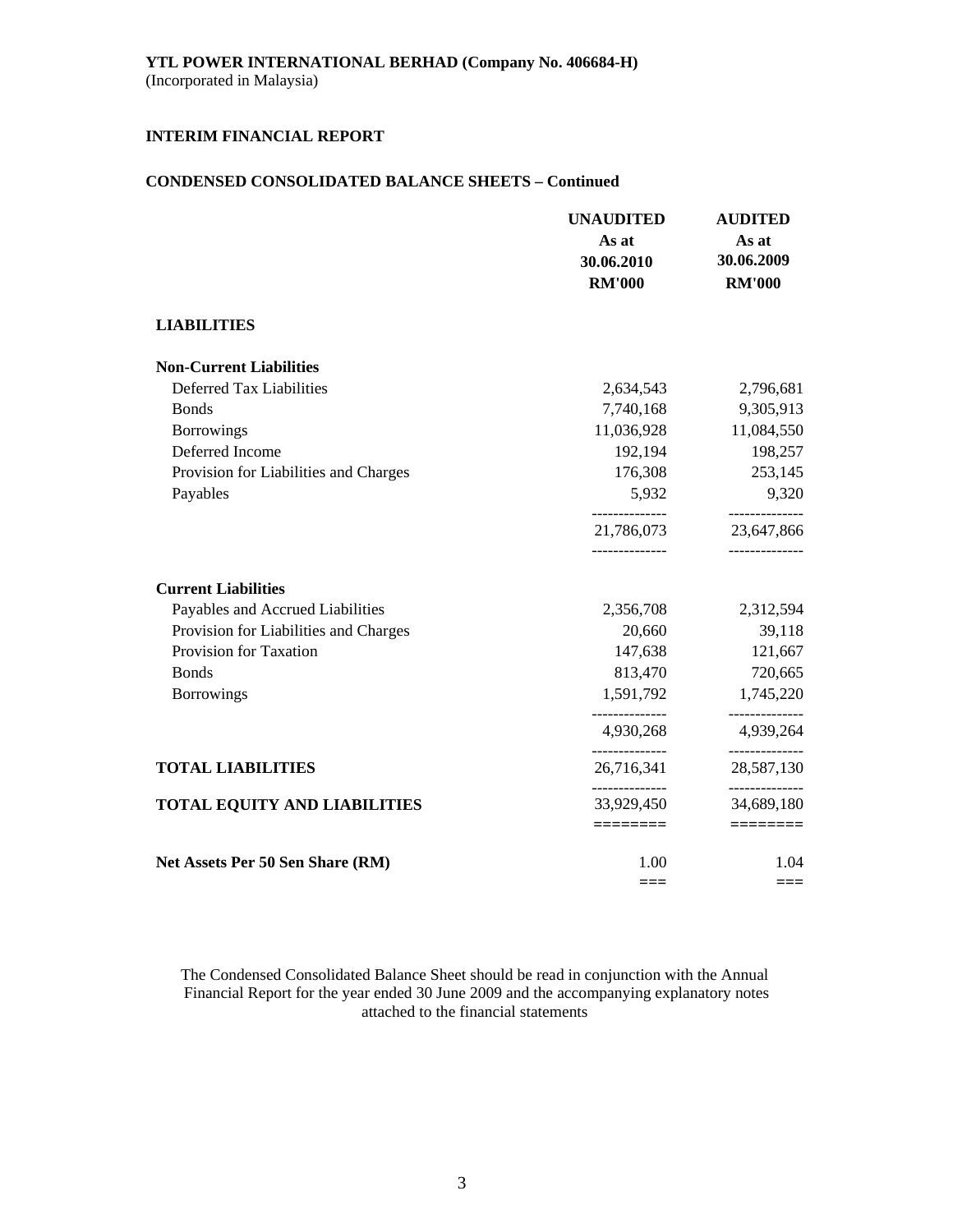(Incorporated in Malaysia)

#### **INTERIM FINANCIAL REPORT**

#### **CONDENSED CONSOLIDATED STATEMENT OF CHANGES IN EQUITY FOR THE YEAR ENDED 30 JUNE 2010**

|                                                     | --------------------- Attributable to Equity Holders of the Company ------------------ |                                          |                                                              |                                            |                                                     |                               |                                                     |                                                |
|-----------------------------------------------------|----------------------------------------------------------------------------------------|------------------------------------------|--------------------------------------------------------------|--------------------------------------------|-----------------------------------------------------|-------------------------------|-----------------------------------------------------|------------------------------------------------|
|                                                     | <b>Share</b><br>Capital<br><b>RM'000</b>                                               | <b>Share</b><br>Premium<br><b>RM'000</b> | <b>Merger</b><br>& Other<br><b>Reserves</b><br><b>RM'000</b> | Treasurv<br><b>Shares</b><br><b>RM'000</b> | <b>Retained</b><br><b>Earnings</b><br><b>RM'000</b> | <b>Total</b><br><b>RM'000</b> | <b>Minority</b><br><b>Interest</b><br><b>RM'000</b> | <b>Total</b><br><b>Equity</b><br><b>RM'000</b> |
| At 1 July 2009                                      | 2,955,140                                                                              | 1,774,815                                | (2,663,078)                                                  | (119, 810)                                 | 4,154,857                                           | 6,101,924                     | 126                                                 | 6,102,050                                      |
| Currency translation difference                     |                                                                                        | $\overline{\phantom{a}}$                 | (1,003,259)                                                  |                                            | $\overline{\phantom{a}}$                            | (1,003,259)                   | $\overline{\phantom{a}}$                            | (1,003,259)                                    |
| Net profit for the year                             |                                                                                        |                                          |                                                              |                                            | 1,212,120                                           | 1,212,120                     | (126)                                               | 1,211,994                                      |
| Total recognised income and expenses for the year   |                                                                                        | $\overline{\phantom{a}}$                 | (1,003,259)                                                  | $\overline{\phantom{a}}$                   | 1,212,120                                           | 208,861                       | (126)                                               | 208,735                                        |
| Shares repurchased                                  |                                                                                        |                                          |                                                              | (157)                                      |                                                     | (157)                         |                                                     | (157)                                          |
| Issue of share capital                              | 668,133                                                                                | 1,156,851                                | (475)                                                        |                                            |                                                     | 1,824,509                     |                                                     | 1,824,509                                      |
| Dividend paid – For the year ended 30 June 2009     |                                                                                        |                                          |                                                              | $\overline{\phantom{a}}$                   | (125, 240)                                          | (125, 240)                    |                                                     | (125, 240)                                     |
| $-$ For the year ended 30 June 2010                 |                                                                                        |                                          |                                                              | $\overline{\phantom{a}}$                   | (510, 644)                                          | (510, 644)                    | $\overline{\phantom{a}}$                            | (510, 644)                                     |
| Dividend declared – For the year ended 30 June 2010 |                                                                                        |                                          |                                                              |                                            | (269,610)                                           | (269,610)                     |                                                     | (269,610)                                      |
| Equity component of Exchangeable Bond               |                                                                                        | $\overline{\phantom{a}}$                 | (24,089)                                                     |                                            |                                                     | (24,089)                      |                                                     | (24,089)                                       |
| Provision for share options                         |                                                                                        |                                          | 7,555                                                        |                                            | $\overline{\phantom{a}}$                            | 7,555                         |                                                     | 7,555                                          |
| Warrant reserve                                     |                                                                                        | 11,000                                   | (11,000)                                                     |                                            |                                                     |                               |                                                     |                                                |
| At 30 June 2010                                     | 3,623,273                                                                              | 2,942,666                                | (3,694,346)                                                  | (119,967)                                  | 4,461,483                                           | 7,213,109                     | _*                                                  | 7,213,109                                      |

\* Minorit y Interest denotes RM2.

The Condensed Consolidated Statement of Changes in Equity should be read in conjunction with the Annual Financial Report for the year ended 30 June 2009 and the accompanying explanatory notes attached to the interim financial statements.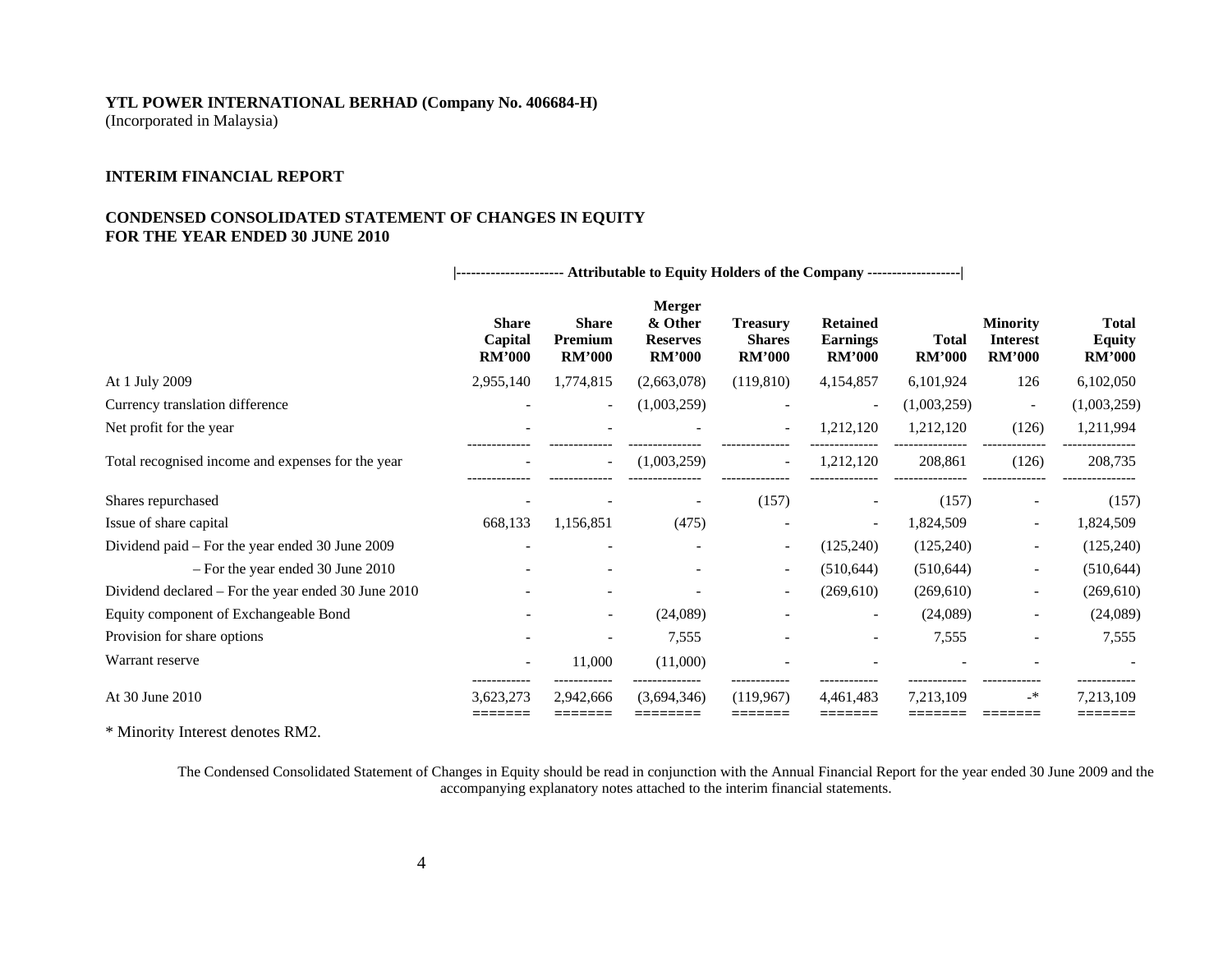(Incorporated in Malaysia)

#### **INTERIM FINANCIAL REPORT**

#### **CONDENSED CONSOLIDATED STATEMENT OF CHANGES IN EQUITY FOR THE YEAR ENDED 30 JUNE 2009**

|                                                     | --------------------- Attributable to Equity Holders of the Company ---------------- |                                          |                                                              |                                                   |                                                     |                               |                                                     |                                                |
|-----------------------------------------------------|--------------------------------------------------------------------------------------|------------------------------------------|--------------------------------------------------------------|---------------------------------------------------|-----------------------------------------------------|-------------------------------|-----------------------------------------------------|------------------------------------------------|
|                                                     | <b>Share</b><br>Capital<br><b>RM'000</b>                                             | <b>Share</b><br>Premium<br><b>RM'000</b> | <b>Merger</b><br>& Other<br><b>Reserves</b><br><b>RM'000</b> | <b>Treasury</b><br><b>Shares</b><br><b>RM'000</b> | <b>Retained</b><br><b>Earnings</b><br><b>RM'000</b> | <b>Total</b><br><b>RM'000</b> | <b>Minority</b><br><b>Interest</b><br><b>RM'000</b> | <b>Total</b><br><b>Equity</b><br><b>RM'000</b> |
| At 1 July 2008                                      | 2,721,320                                                                            | 1,699,219                                | (2,037,888)                                                  | (360, 149)                                        | 4,377,893                                           | 6,400,395                     |                                                     | 6,400,395                                      |
| Currency translation difference                     |                                                                                      |                                          | (581, 861)                                                   |                                                   |                                                     | (581, 861)                    |                                                     | (581, 861)                                     |
| Net profit for the year                             |                                                                                      |                                          |                                                              |                                                   | 646,605                                             | 646,605                       | (12)                                                | 646,593                                        |
| Total recognised income and expenses for the year   |                                                                                      |                                          | (581, 861)                                                   |                                                   | 646,605                                             | 64,744                        | (12)                                                | 64,732                                         |
| Shares repurchased                                  |                                                                                      |                                          | $\overline{\phantom{a}}$                                     | (71, 505)                                         |                                                     | (71, 505)                     | $\overline{\phantom{a}}$                            | (71,505)                                       |
| Issue of share capital                              | 233,820                                                                              | 341,899                                  | (28)                                                         |                                                   |                                                     | 575,691                       |                                                     | 575,691                                        |
| Dividend paid – For the year ended 30 June 2008     |                                                                                      |                                          |                                                              | $\overline{\phantom{a}}$                          | (214, 830)                                          | (214, 830)                    | $\overline{\phantom{0}}$                            | (214, 830)                                     |
| - For the year ended 30 June 2009                   |                                                                                      |                                          |                                                              | $\overline{\phantom{a}}$                          | (435,308)                                           | (435,308)                     |                                                     | (435,308)                                      |
| Dividend declared – For the year ended 30 June 2009 |                                                                                      |                                          |                                                              |                                                   | (219,503)                                           | (219,503)                     |                                                     | (219,503)                                      |
| Share dividend                                      |                                                                                      | (311, 844)                               | $\qquad \qquad -$                                            | 311,844                                           |                                                     |                               |                                                     |                                                |
| Provision for share options                         |                                                                                      |                                          | 2,240                                                        |                                                   |                                                     | 2,240                         |                                                     | 2,240                                          |
| Warrant reserve                                     |                                                                                      | 45,541                                   | (45,541)                                                     |                                                   |                                                     |                               |                                                     |                                                |
| Minority interest arising from business combination |                                                                                      |                                          |                                                              |                                                   |                                                     |                               | 138                                                 | 138                                            |
| At 30 June 2009                                     | 2,955,140                                                                            | 1,774,815                                | (2,663,078)                                                  | (119,810)                                         | 4,154,857                                           | 6,101,924                     | 126                                                 | 6,102,050                                      |
|                                                     |                                                                                      |                                          |                                                              |                                                   |                                                     |                               |                                                     |                                                |

The Condensed Consolidated Statement of Changes in Equity should be read in conjunction with the Annual Financial Report for the year ended 30 June 2009 and the accompanying explanatory notes attached to the interim financial statements.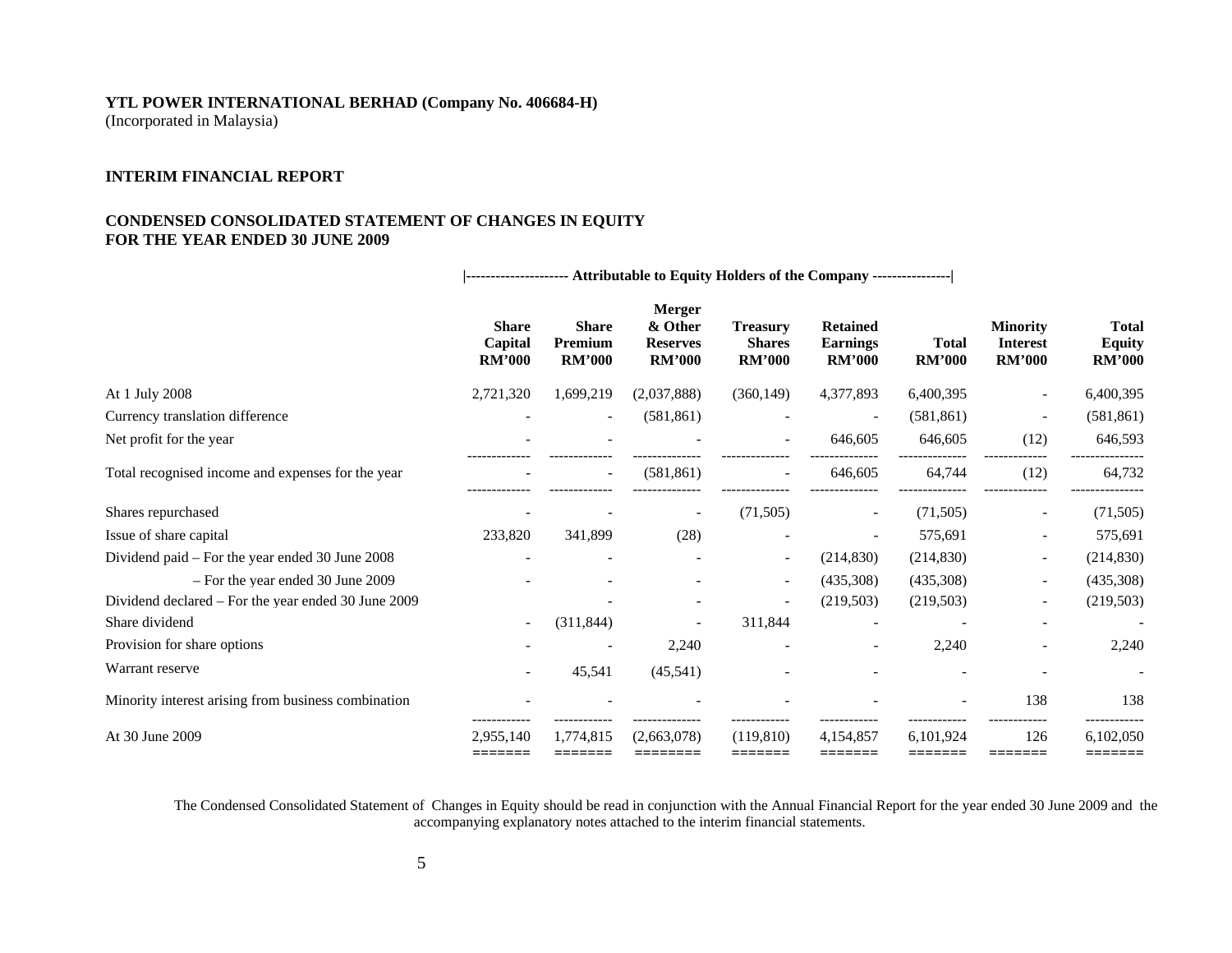## **CONDENSED CONSOLIDATED CASH FLOW STATEMENT FOR THE YEAR ENDED 30 JUNE 2010**

|                                                                                                | <b>CURRENT</b><br>YEAR-TO-DATE<br>30.06.2010 | <b>PRECEDING</b><br><b>YEAR</b><br><b>CORRESPONDING</b><br><b>PERIOD</b><br>30.06.2009 |
|------------------------------------------------------------------------------------------------|----------------------------------------------|----------------------------------------------------------------------------------------|
|                                                                                                | <b>RM'000</b>                                | <b>RM'000</b>                                                                          |
| Net cash generated from operating activities                                                   | 2,580,102                                    | 825,755                                                                                |
| Net cash used in investing activities                                                          | (1,386,825)                                  | (8,220,764)                                                                            |
| Net cash generated from financing activities                                                   | 226,694                                      | 3,925,843                                                                              |
| Net changes in cash and cash equivalents<br>Cash and cash equivalents at beginning of the year | 1,419,971<br>5,906,751                       | (3,469,166)<br>9,375,917                                                               |
| Cash and cash equivalents at end of the year [Note a]                                          | 7,326,722                                    | 5,906,751<br>======                                                                    |

#### *[Note a]*

Cash and cash equivalents at the end of the year comprise:

|                                                                          | <b>RM'000</b> | <b>RM'000</b> |
|--------------------------------------------------------------------------|---------------|---------------|
| Fixed deposits                                                           | 7,025,387     | 5,620,570     |
| Cash and bank balances                                                   | 346,155       | 286,181       |
| Bank overdrafts<br>(included within short term borrowings in [Note B10]) | (44, 820)     |               |
|                                                                          |               |               |
|                                                                          | 7,326,722     | 5,906,751     |
|                                                                          |               |               |

The Condensed Consolidated Cash Flow Statement should be read in conjunction with the Annual Financial Report for the year ended 30 June 2009 and the accompanying explanatory notes attached to the interim financial statements.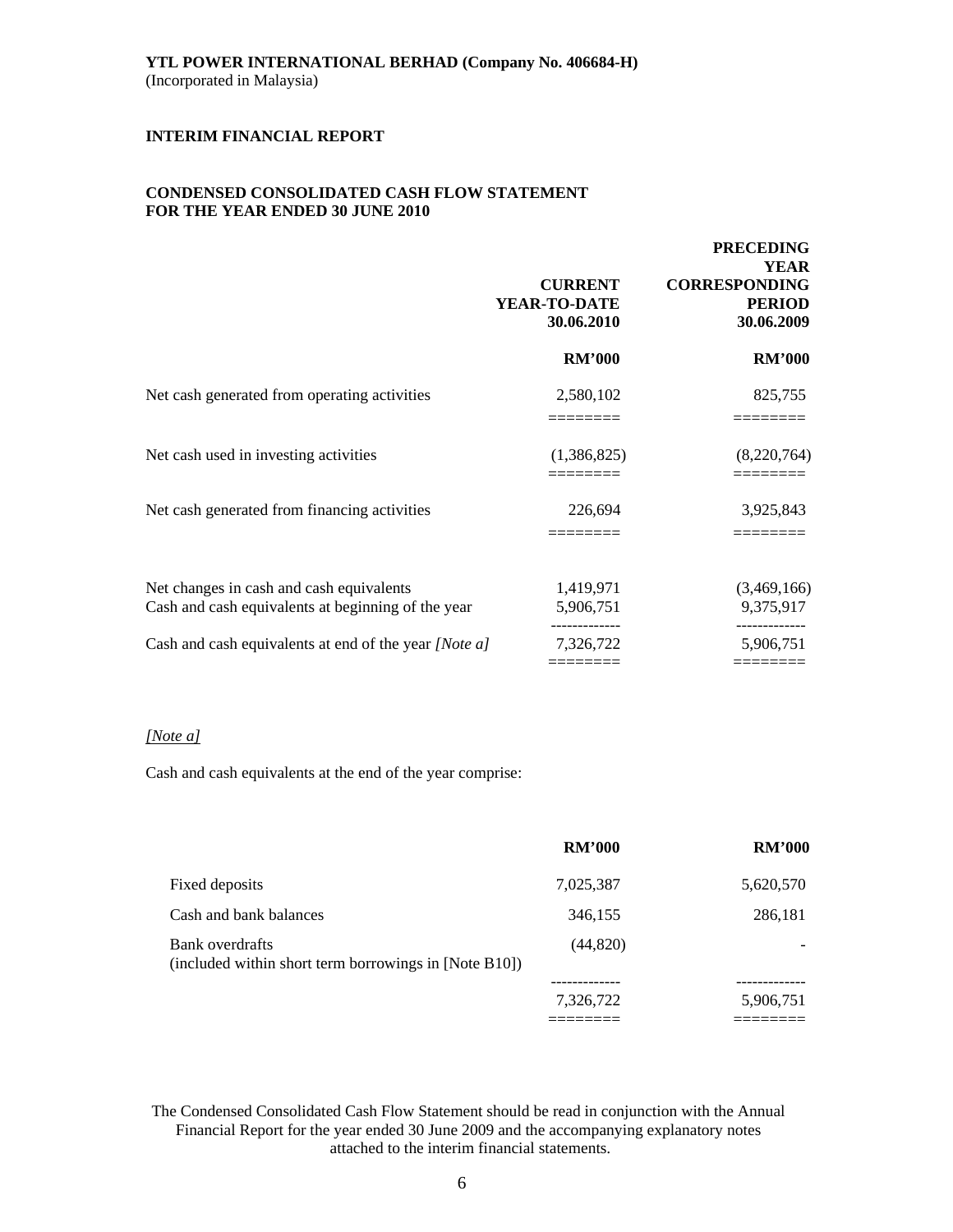## **INTERIM FINANCIAL REPORT**

#### **PART A – EXPLANATORY NOTES PURSUANT TO FRS 134**

The Condensed Financial Statements should be read in conjunction with the audited annual financial statements of the Group for the year ended 30 June 2009.

#### **A1. Accounting Policies and Methods of Computation**

The interim financial report is unaudited and has been prepared in accordance with Financial Reporting Standard ("FRS") 134: "Interim Financial Reporting" and Chapter 9, part K of the Main Market Listing Requirements of the Bursa Malaysia Securities Berhad.

The accounting policies and methods of computation adopted by the Group in the interim financial statements are consistent with those adopted in the latest audited annual financial statements except for the adoption of FRS 8: Operating Segments and early adoption of Amendments to FRS 8, Operating Segments which is effective for financial period beginning 1 July 2009.

Comparative segment information has been re-presented. Since the change in accounting policy only impacts presentation and disclosure aspects, there is no financial impact on the Group.

 The following notes explain the events and transactions that are significant to the understanding of the changes in the financial position and performance of the Group since the financial year ended 30 June 2009.

#### **A2. Seasonality or Cyclicality of Operations**

The business operations of the Group are not materially affected by any seasonal or cyclical factor.

#### **A3. Exceptional or Unusual Items**

 During the current financial quarter, there was no item of an exceptional or unusual nature that affects the assets, liabilities, equity, net income or cash flows of the Group.

#### **A4. Changes in Estimates of Amounts Reported**

 There was no change to estimate of amount reported in prior interim periods and prior financial years.

#### **A5. Changes in Debt and Equity Securities**

 The number of ordinary shares issued during the current financial quarter and financial year to date pursuant to the conversion of Zero Coupon Exchangeable Guaranteed Bonds issued by a subsidiary company was 159,354,828 and 375,551,678 respectively.

 During the financial year to date, 839,522,063 ordinary shares were issued pursuant to the exercise of Warrants 2000/2010 at a weighted average exercise price of RM1.19 per share.

 The number of ordinary shares issued during the current financial quarter and financial year to date pursuant to the exercise of Warrants 2008/2018 was 61,302,599 and 109,996,317 respectively at a weighted average exercise price of RM1.21 per share.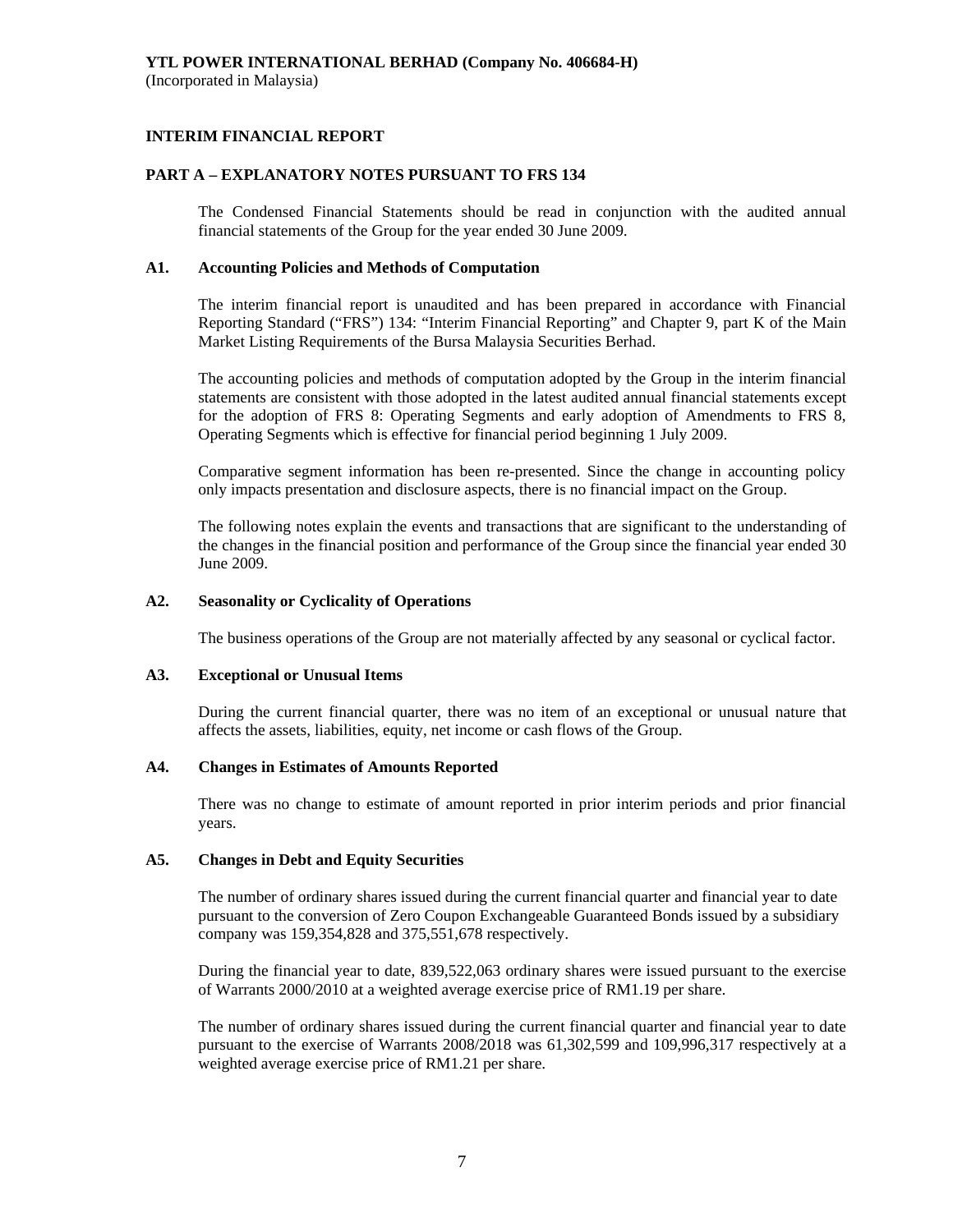#### **INTERIM FINANCIAL REPORT**

#### **Notes – continued**

 During the current financial quarter and financial year to date, 1,229,600 ordinary shares and 11,195,100 ordinary shares were issued pursuant to the exercise of employees' share options granted under the Company's Employees Share Option Scheme (ESOS) at a weighted average exercise price of RM1.59 per share and RM1.68 per share respectively.

 A total of 71,000 ordinary shares were repurchased from the open market for a total consideration of RM157,380 for the financial year to date. The share buy-back transactions were financed by internally generated funds. The shares purchased are being held as treasury shares. As at 30 June 2010, the number of treasury shares held were 56,722,745 ordinary shares.

 On 7 September 2009, a subsidiary of the Company issued GBP50 million Index Linked Bonds due 2039 at an interest rate of 2.186% per annum. The net proceed of the issuance was utilised to finance capital expenditure.

The outstanding debts are as disclosed in Note B10.

#### **A6. Dividends Paid**

The following dividends were paid during the financial year under review :-

- (i) A third interim single tier dividend of 7.5% or 3.75 sen per ordinary share of 50 sen each amounting to RM219,503,401 in respect of the financial year ended 30 June 2009 was paid on 16 July 2009.
- (ii) A final single tier dividend of 3.75% or 1.875 sen per ordinary share of 50 sen each amounting to RM125,239,529 in respect of the financial year ended 30 June 2009 was paid on 24 December 2009.
- (iii) A first interim single tier dividend of 7.5% or 3.75 sen per ordinary share of 50 sen each amounting to RM251,255,641 in respect of financial year ended 30 June 2010 was paid on 21 January 2010.
- (iv) A second interim single tier dividend of 7.5% or 3.75 sen per ordinary share of 50 sen each amounting to RM259,388,070 in respect of financial year ended 30 June 2010 was paid on 31 March 2010.

#### **A7. Segment Reporting**

The Group has four reportable segments as described below:-

- a) Power generation (Contracted)
- b) Multi utilities business (Merchant)
- c) Water & sewerage
- d) Investment holding and other businesses

 Management monitors the operating results of business segments separately for the purpose of making decisions about resources to be allocated and of assessing performance.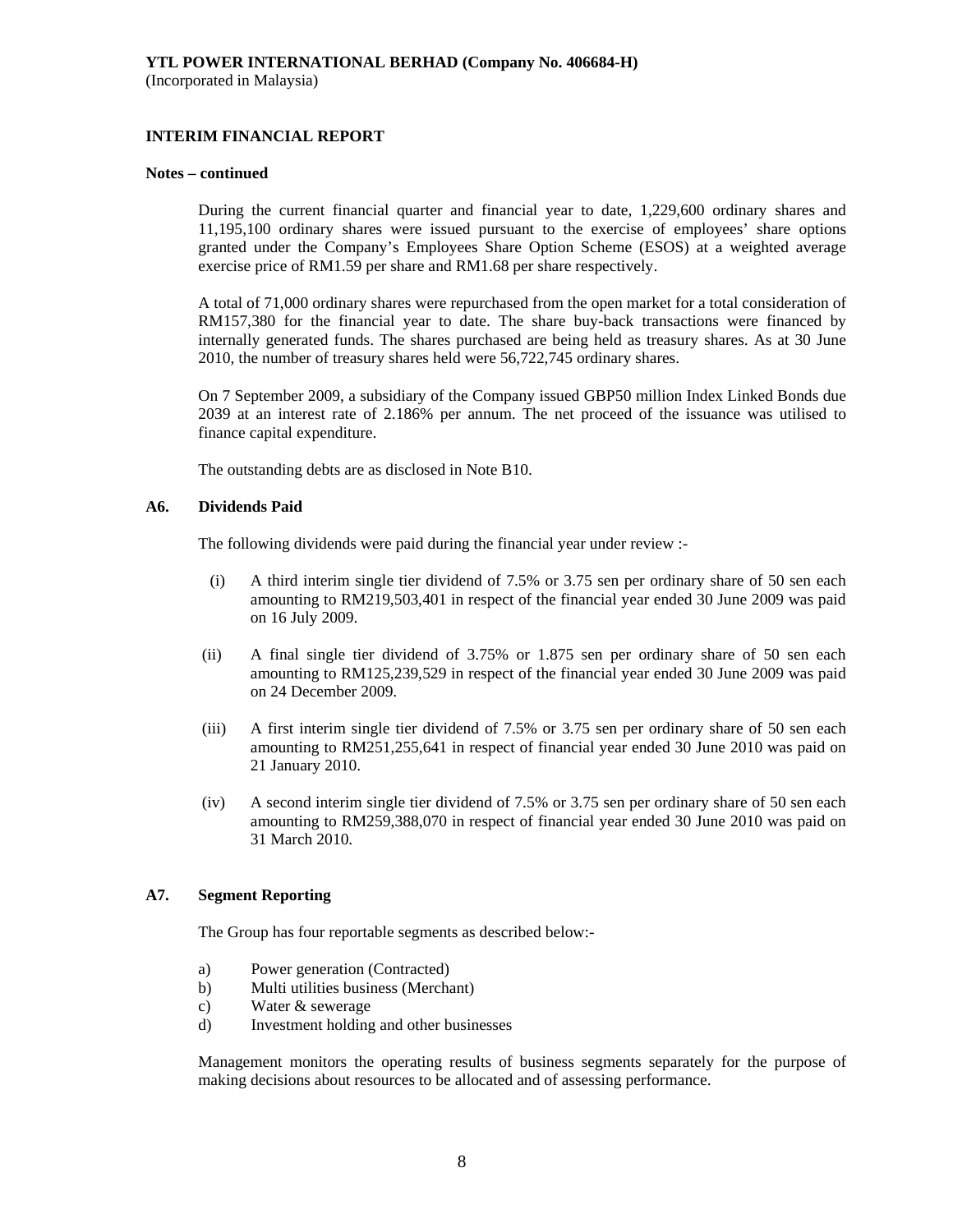#### **INTERIM FINANCIAL REPORT**

#### **Notes – continued**

Segment reporting for the year ended 30 June 2010:

|                     | <b>Power</b><br>generation | <b>Multi</b> utilities<br><b>business</b> | Water &         | Investment<br>holding $\&$<br>other |            |
|---------------------|----------------------------|-------------------------------------------|-----------------|-------------------------------------|------------|
| <b>30 June 2010</b> | (Contracted)               | (Merchant)                                | <b>Sewerage</b> | <b>businesses</b>                   | Group      |
|                     | RM'000                     | RM'000                                    | RM'000          | RM'000                              | RM'000     |
| <b>External</b>     |                            |                                           |                 |                                     |            |
| <b>Revenue</b>      | 1,127,875                  | 9,750,600                                 | 2,455,904       | 108,566                             | 13,442,945 |
| Inter-segment       |                            |                                           |                 |                                     |            |
| <b>Revenue</b>      |                            |                                           |                 | 909.399                             | 909,399    |
| Segment profit /    |                            |                                           |                 |                                     |            |
| (loss) before tax   | 332,673                    | 705,114                                   | 710,238         | (53,986)                            | 1,694,039  |

 Following the adoption of FRS 8 Operating Segments on 1 July 2009, the basis of segmentation has not changed, which is consistent with the Company's internal reporting basis save and except for new segment "Multi Utilities Business" which is now incorporated following the acquisition of PowerSeraya Limited ("PowerSeraya").

Segment Reporting for the year ended 30 June 2009:

| <b>30 June 2009</b>             | <b>Power</b><br>generation<br>(Contracted)<br>RM'000 | <b>Multi</b> utilities<br><b>business</b><br>(Merchant)<br>RM'000 | Water &<br><b>Sewerage</b><br>RM'000 | <b>Investment</b><br>holding $\&$<br>other<br><b>businesses</b><br>RM'000 | Group<br>RM'000 |
|---------------------------------|------------------------------------------------------|-------------------------------------------------------------------|--------------------------------------|---------------------------------------------------------------------------|-----------------|
| <b>External</b>                 |                                                      |                                                                   |                                      |                                                                           |                 |
| <b>Revenue</b>                  | 1,113,357                                            | 2,269,490                                                         | 2,510,688                            | 199,859                                                                   | 6,093,394       |
| Inter-segment<br><b>Revenue</b> |                                                      |                                                                   |                                      | 392,241                                                                   | 392,241         |
| Segment profit<br>before tax    | 347,188                                              | 229,909                                                           | 710,293                              | 99,482                                                                    | 1,386,872       |

### **A8. Material Events Subsequent to the End of the Interim Period**

There was no item, transaction or event of a material or unusual nature during the period from the end of the quarter under review to the date of this report.

## **A9. Changes in the Composition of the Group**

 There were no changes in the composition of the Group for the current financial year ended 30 June 2010, including business combinations, acquisition or disposal of subsidiaries and long-term investments, restructurings and discontinuing operations except for the following:-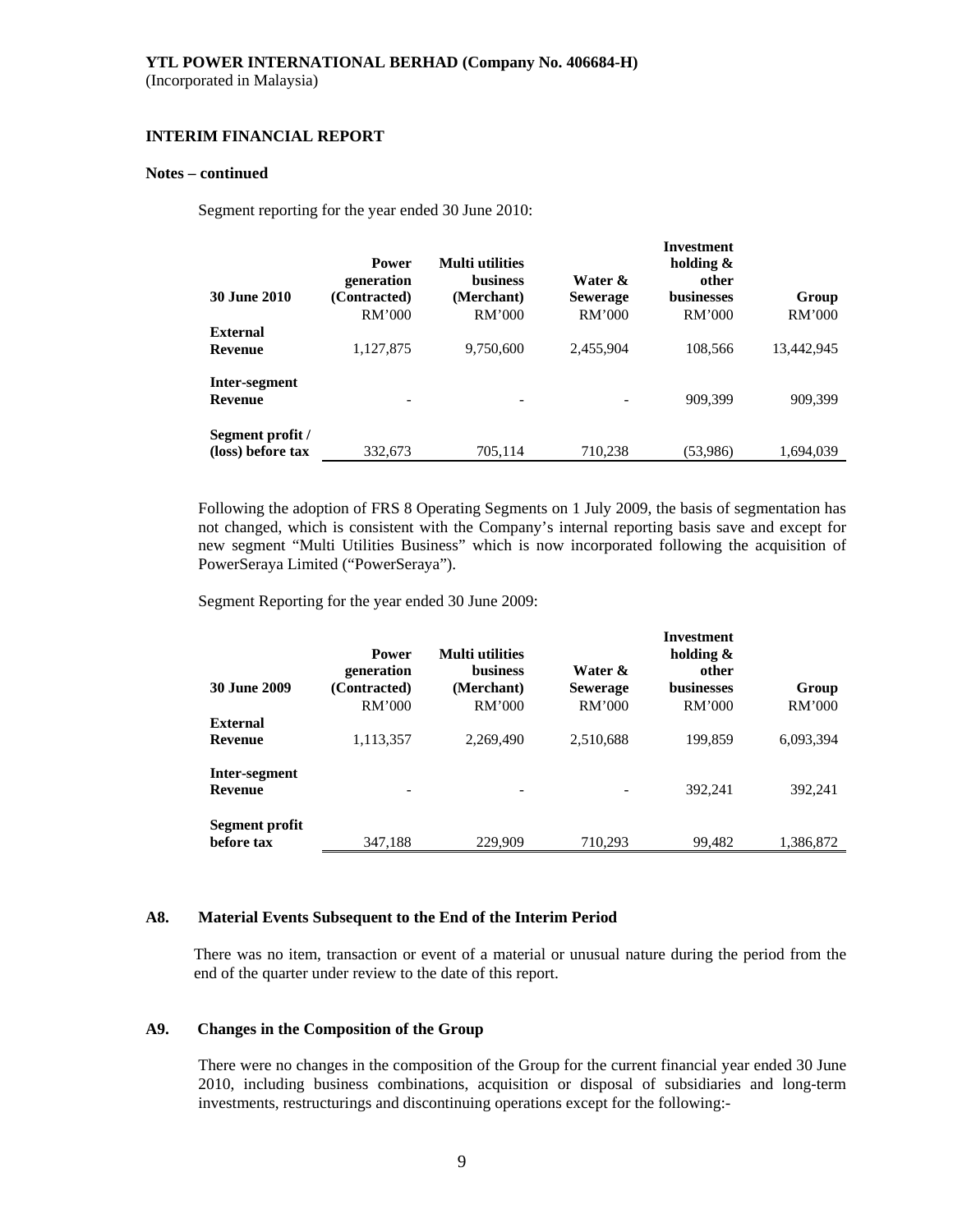#### **INTERIM FINANCIAL REPORT**

#### **Notes – continued**

(i) On 14 September 2009, the Company incorporated YTL DCS Pte Ltd ("YTL DCS") as its wholly-owned subsidiary in Singapore. YTL DCS has an issued and paid-up share capital of SGD1.00 comprising 1 ordinary share and is intended to be principally involved in investment holding.

On 2 June 2010, YTL DCS changed its name to YTL ECOGreen Pte Ltd.

- (ii) On 18 February 2010, the following subsidiaries which were incorporated in the Cayman Islands on the same date, became subsidiaries of the Company:-
	- (a) YTL Utilities Finance 5 Limited ("YTLUF5"); and
	- (b) YTL Communications International Limited ("YTLCI").

YTLUF5 and YTLCI were each incorporated with an authorised share capital of US\$50,000.00 comprising 50,000 shares of US\$1.00 each, and issued and paid-up share capital of US\$1.00 comprising 1 ordinary share of US\$1.00.

The entire issued and paid-up share capital of YTLUF5 was held by the Company upon incorporation. On 12 May 2010, the Company transferred its entire shareholding in YTLUF5 to YTL Utilities Limited ("YTLUL"), another wholly-owned subsidiary of the Company at cost of US\$1.00. As a result, YTLUF5 became a direct subsidiary of YTLUL and an indirect subsidiary of the Company.

YTLCI is 100%-owned by YTL Communications Sdn Bhd, a 60%-owned subsidiary of the Company. YTLUF5 will be principally involved in the provision of financial services whilst YTLCI is intended to be involved in investment holding.

(iii) On 21 June 2010, YTLCI acquired one ordinary share of par value US\$1.00 in YTL Global Networks Limited ("YTLGNL") at par value. As a result, YTLGNL became a whollyowned subsidiary of YTLCI and an indirect subsidiary of the Company.

YTLGNL was incorporated in the Cayman Islands on 21 June 2010 with an authorised share capital of US\$50,000.00 comprising 50,000 shares of US\$1.00 each. YTLGNL will be principally involved in investment holding.

(iv) On 22 June 2010, YTLUL acquired 1 ordinary share of par value SGD1.00 in YTL Utilities Finance 6 Limited ("YTLUF6") at par value. As a result, YTLUF6 became a wholly-owned subsidiary of YTLUL and an indirect subsidiary of the Company.

YTLUF6 was incorporated in the Cayman Islands on 22 June 2010 with an authorised share capital of SGD50,000.00 comprising 50,000 shares of SGD1.00 each. YTLUF6 will be principally involved in investment holding.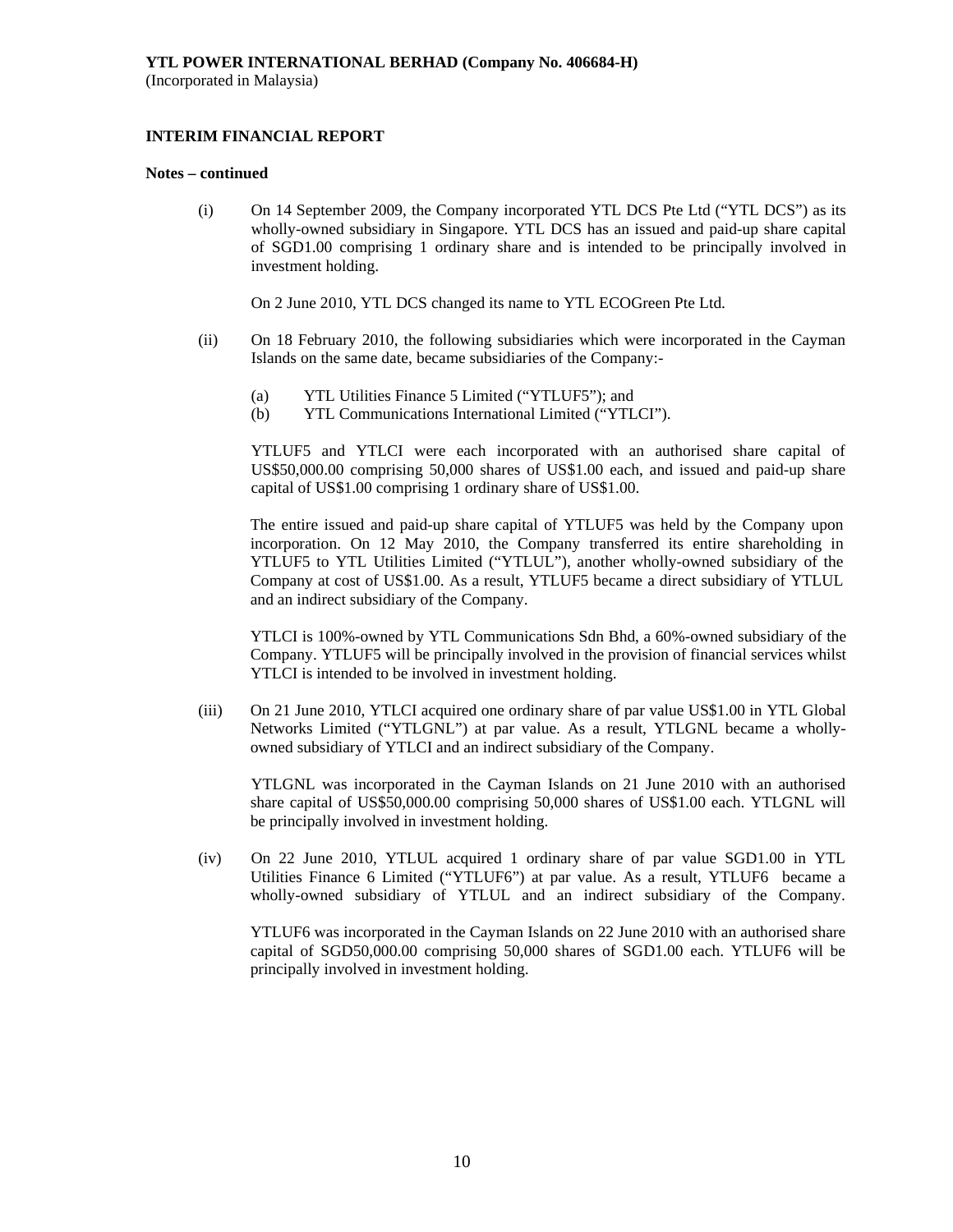## **INTERIM FINANCIAL REPORT**

#### **Notes – continued**

## **A10. Changes in Contingent Liabilities**

There were no changes in the contingent liabilities or the contingent assets of the Group since the last annual balance sheet as at 30 June 2009 except for the following:-

As at 30 June 2010, the Company had given corporate guarantees to financial institutions for facilities granted to its subsidiaries, details set out as follows:

| Revolving Credit (SGD' million) | 100                 | nil      |
|---------------------------------|---------------------|----------|
| Term loan (USD' million)        | 400                 | 400      |
|                                 | Guaranteed          | Utilised |
|                                 | <b>Total Amount</b> | Amount   |

## **[THE REST OF THIS PAGE IS INTENTIONALLY LEFT BLANK]**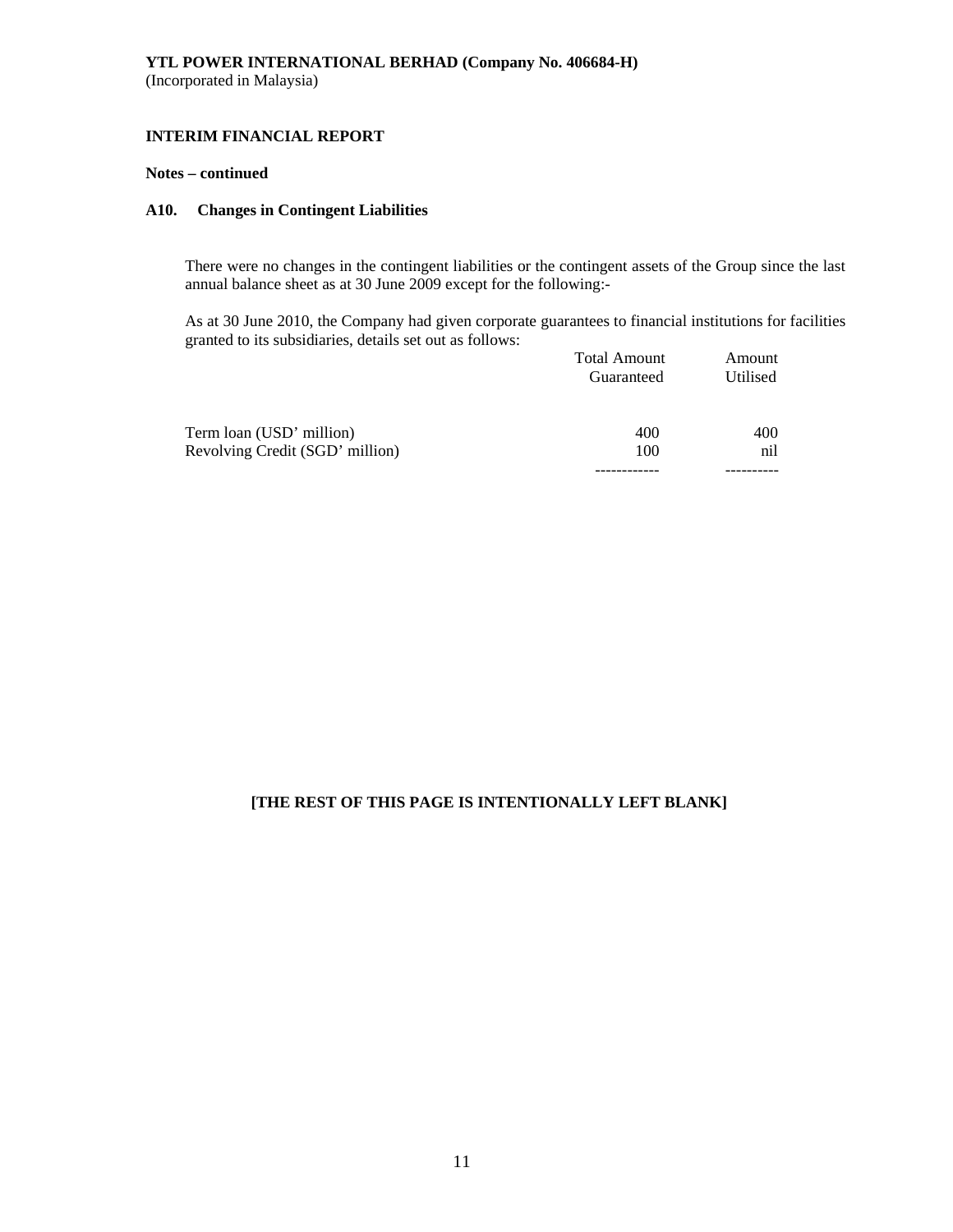## **PART B – EXPLANATORY NOTES PURSUANT TO APPENDIX 9B OF THE LISTING REQUIREMENTS OF BURSA MALAYSIA SECURITIES BERHAD**

#### **B1. Review of the Results**

 Group revenue was RM3,753.4 million for the current quarter ended 30 June 2010 as compared to RM2,836.8 million in the preceding year corresponding quarter ended 30 June 2009. This represents an increase of RM916.6 million or 32.3% over the preceding year corresponding quarter ended 30 June 2009. The Group profit before taxation for the current quarter ended 30 June 2010 was RM627.9 million, an increase of RM84.1 million or 15.5% as compared to the preceding year corresponding quarter ended 30 June 2009. The increase was principally due to the consolidation of the financial results of PowerSeraya, a wholly owned subsidiary which was acquired on 6 March 2009. The Group net profit after taxation for the current quarter was RM429.0 million as compared to RM29.8 million in the preceding year corresponding quarter. The increase of RM399.2 million was attributable to a one-off deferred tax charge in the preceding corresponding quarter.

#### **B2. Comparison with Preceding Quarter**

|                                     | <b>Current</b><br><b>Ouarter</b><br>30.06.2010<br><b>RM'000</b> | <b>Preceding</b><br><b>Quarter</b><br>31.03.2010<br><b>RM'000</b> |
|-------------------------------------|-----------------------------------------------------------------|-------------------------------------------------------------------|
| Revenue                             | 3,753,423                                                       | 3,351,098                                                         |
| Consolidated profit before taxation | 627,896                                                         | 402,669                                                           |
| Consolidated profit after taxation  | 429,031                                                         | 301,654                                                           |

The increase in Group profit before taxation and Group profit after taxation as compared to the preceding quarter were principally due to better performance in multi utilities business (merchant) segment of the Group.

#### **B3. Prospects**

The Group is expected to perform satisfactorily for the financial year ending 30 June 2011.

## **B4. Profit Forecast**

The Group did not issue any profit forecast during the financial year.

#### **B5. Audit Report of the preceding financial year ended 30 June 2009**

 The Auditors' Report on the financial statements of the preceding financial year was not subject to any qualification.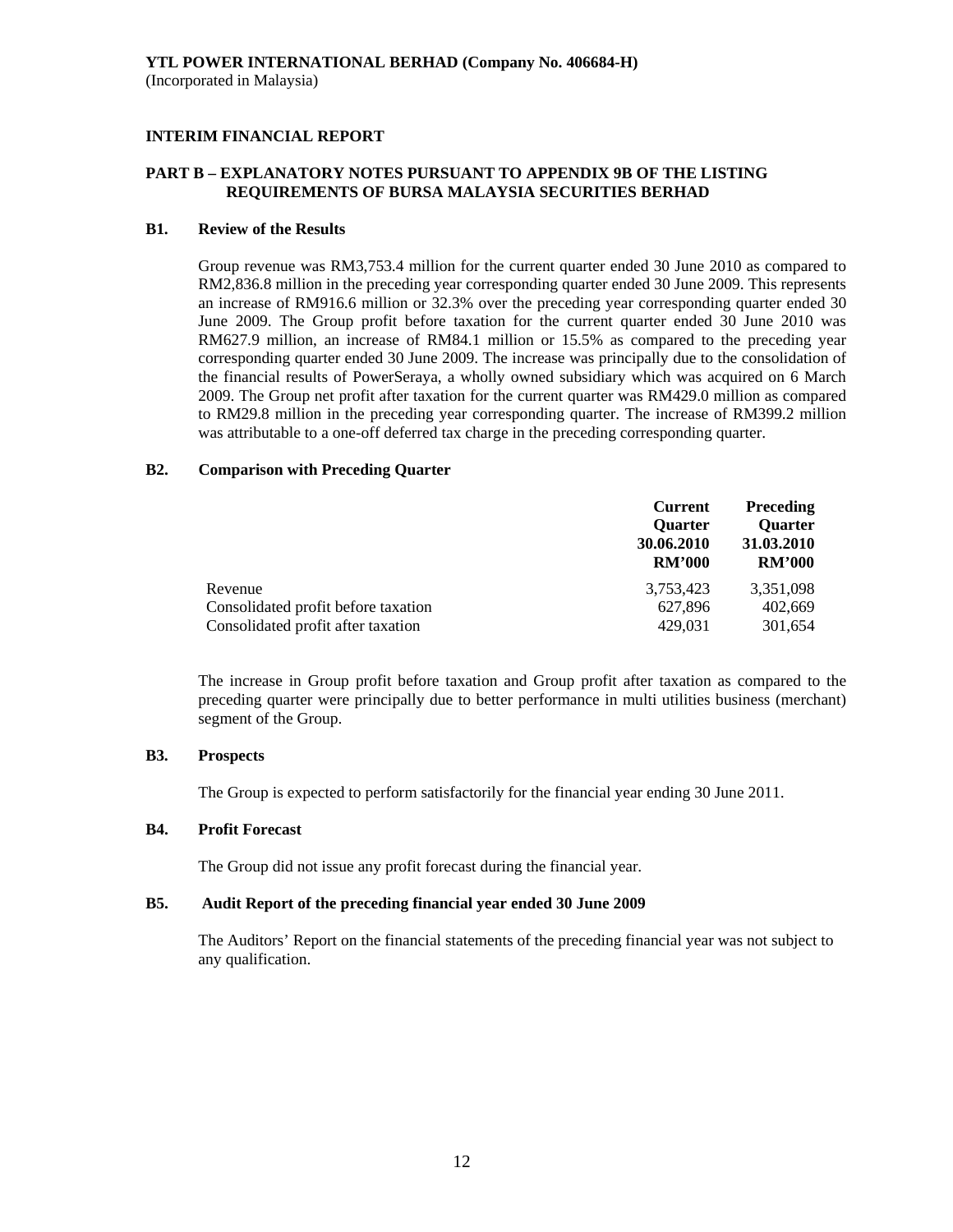## **INTERIM FINANCIAL REPORT**

#### **Notes – continued**

#### **B6. Taxation**

|                                   | <b>Current</b><br>Year<br><b>Ouarter</b><br>30.06.2010<br><b>RM'000</b> | Year<br><b>Ended</b><br>30.06.2010<br><b>RM'000</b> |
|-----------------------------------|-------------------------------------------------------------------------|-----------------------------------------------------|
| In respect of current period/year |                                                                         |                                                     |
| - Income Tax                      | 13.792                                                                  | 316,012                                             |
| - Deferred Tax                    | 167,994                                                                 | 157,856                                             |
| In respect of prior period/year   |                                                                         |                                                     |
| - Income Tax                      | (3,363)                                                                 | (12,265)                                            |
| - Deferred Tax                    | 20,442                                                                  | 20,442                                              |
|                                   | .                                                                       | ------------                                        |
|                                   | 198,865                                                                 | 482,045                                             |
|                                   |                                                                         |                                                     |

The provision for taxation for the current quarter and current year to date reflects an effective rate higher than the average Statutory Income Tax Rate primarily due to certain expenses not deductible for tax purposes.

## **B7. Sale of Unquoted Investments and/or Properties**

There was no sale of unquoted investments and/or properties during the current financial quarter and financial year to date.

#### **B8. Quoted Investments**

- a) There was no disposal of quoted investment during the current financial quarter and financial year to date.
- b) There was no purchase of quoted investments during the current financial quarter and financial year to date.
- c) The cost, carrying value and the market value of the quoted investments of the Group as at end of the current reporting quarter are:

|                | <b>RM'000</b> |
|----------------|---------------|
| Cost           | 103,273       |
| Carrying value | 103,273       |
| Market value   | 149.884       |
|                |               |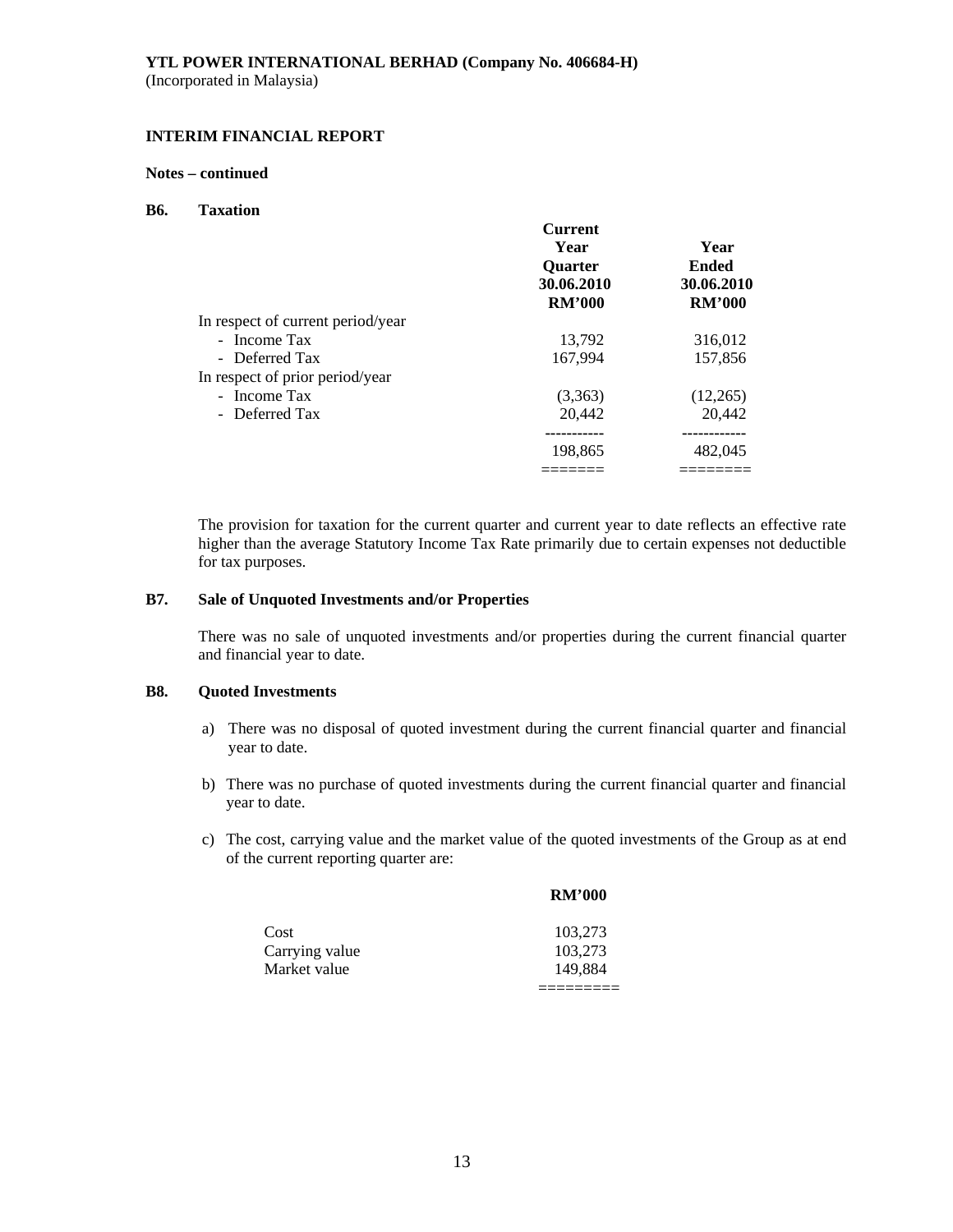#### **INTERIM FINANCIAL REPORT**

#### **Notes – continued**

#### **B9. Corporate Proposals**

There are no corporate proposals announced by the Company which are not completed as at the date of this report.

#### **B10. Group Borrowings and Debt Securities**

The Group's borrowings from financial institutions as at 30 June 2010 are as follows:

|           | <b>Short term</b><br><b>RM'000</b> | Long term<br><b>RM'000</b> | <b>Total</b><br><b>RM'000</b> |
|-----------|------------------------------------|----------------------------|-------------------------------|
| Secured   |                                    | 4,347,697                  | 4,347,697                     |
| Unsecured | 2,405,262                          | 14,429,399                 | 16,834,661                    |
|           |                                    |                            |                               |
|           | 2,405,262                          | 18,777,096                 | 21,182,358                    |
|           |                                    |                            |                               |

The borrowings which are denominated in foreign currency are as follows:

| In Sterling Pound ('000)<br>In Singapore Dollar ('000) |
|--------------------------------------------------------|

All borrowings of subsidiary companies are on a non-recourse basis to the Company save and except for the following which is guaranteed by the Company:

- a) USD190 million term loan due on 29 January 2011.
- b) USD200 million term loan due on 17 December 2012.
- c) USD 200 million term loan due on 30 June 2015.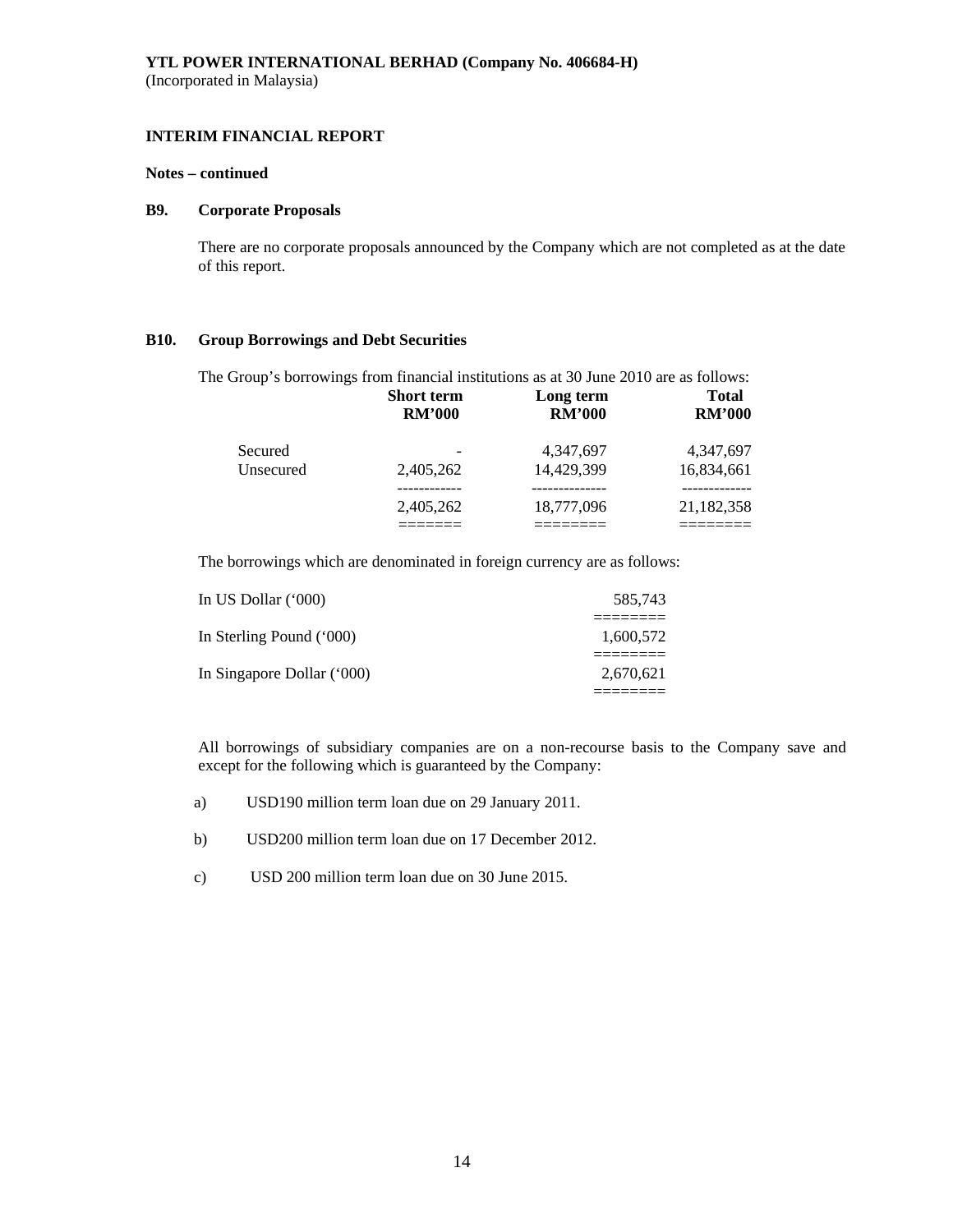(Incorporated in Malaysia)

#### **INTERIM FINANCIAL REPORT**

#### **Notes – continued**

#### **B11. Derivatives Financial Instruments**

As at 30 June 2010, the Group's outstanding derivatives are as follows: -

| <b>Type of Derivatives</b>                                            | <b>Contract/Notional Value</b><br><b>RM'000</b> | <b>Fair Value</b><br><b>RM'000</b> |
|-----------------------------------------------------------------------|-------------------------------------------------|------------------------------------|
| Fuel oil swaps<br>- Less than 1 year<br>- 1 year to 3 years           | 1,135,388<br>26,986                             | 1,111,381<br>28,594                |
| <b>Currency forwards</b><br>- Less than 1 year<br>- 1 year to 3 years | 1,559,782<br>26,770                             | 1,560,331<br>26,439                |
| Interest rate swaps<br>- Less than 1 year<br>- More than 3 years      | 2,207,990<br>581,050                            | 2,199,708<br>552,077               |

The Group entered into fuel oil swaps to hedge highly probable forecast physical fuel oil and natural gas purchases that are expected to occur at various dates in the future. The fuel oil swaps have maturity dates that match the expected occurrence of these transactions.

The Group entered into currency forwards to hedge highly probable forecast transactions denominated in foreign currency expected to occur in the future. The currency forwards have maturity dates that match the expected occurrence of these transactions.

Interest rate swaps are entered to hedge floating rate interest payments on bank borrowings which were obtained to finance acquisition of subsidiaries and for the construction of property, plant and equipment.

All derivative financial instruments are executed with creditworthy counter parties with a view to limit the credit risk exposure of the Group.

#### **B12. Pending Material Litigation**

There was no material litigation pending as at the date of this report.

#### **B13. Dividend**

The Board of Directors has recommended for the approval of shareholders a final single tier dividend of 3.75% or 1.875 sen per ordinary share of 50 sen each for the financial year ended 30 June 2010.

 The Book Closure and Payment dates in respect of the aforesaid dividend will be determined by the Board at a later date.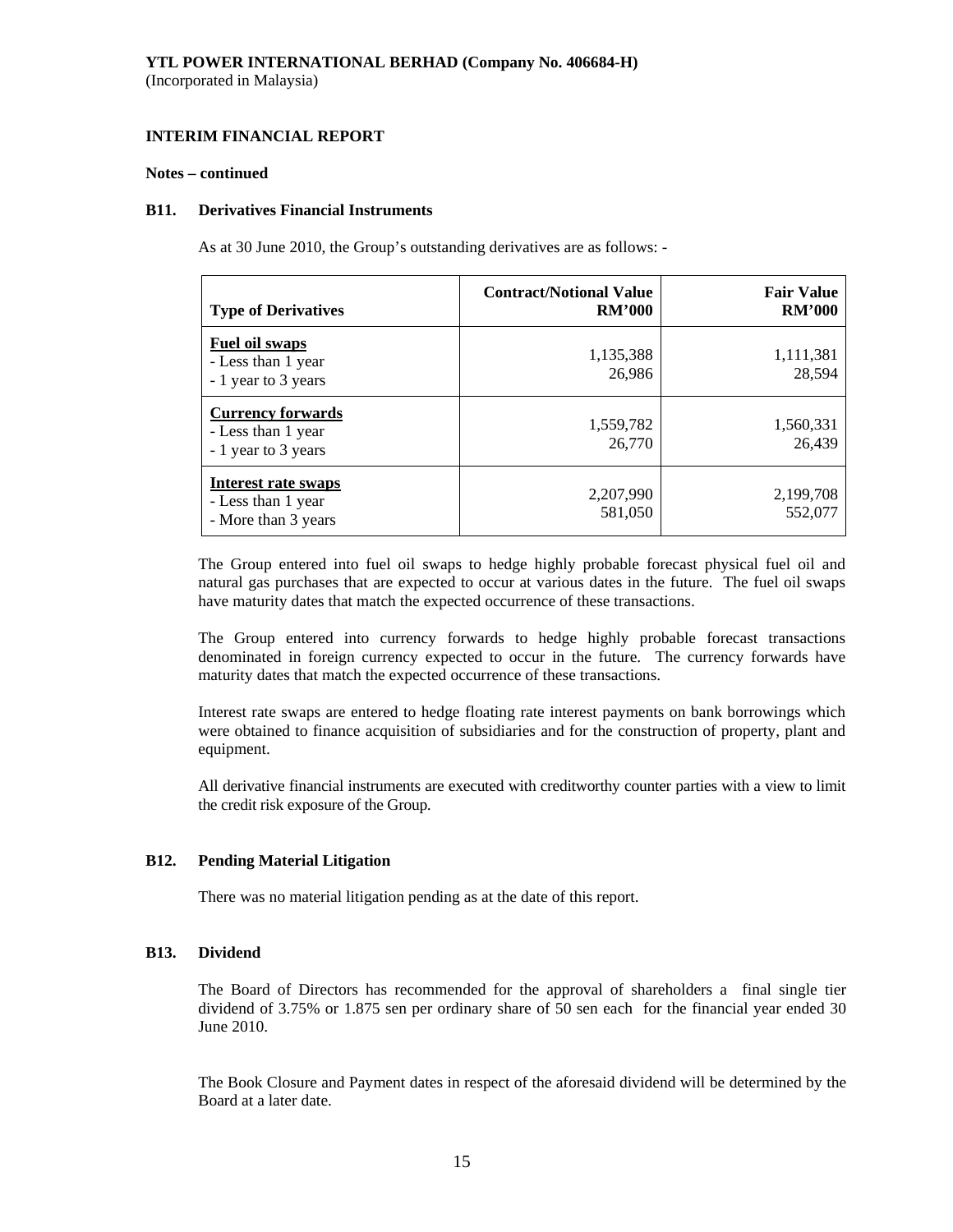## **INTERIM FINANCIAL REPORT**

## **Notes – continued**

## **B14. Earnings Per Share**

#### **i) Basic Earnings Per Share**

The basic earnings per share of the Group has been computed by dividing the profit attributable to shareholders for the financial quarter by the weighted average number of ordinary shares in issue during the financial quarter as set out below: -

|                                              | <b>Current</b><br>Year<br><b>Ouarter</b><br>30.06.2010 | <b>Preceding</b><br>Year<br>Corresponding<br>Quarter<br>30.06.2009 |
|----------------------------------------------|--------------------------------------------------------|--------------------------------------------------------------------|
| Profit attributable to shareholders (RM'000) | 429,031                                                | 29,796                                                             |
|                                              |                                                        |                                                                    |
| Weighted average number of                   |                                                        |                                                                    |
| ordinary shares ('000)                       | 7,105,616                                              | 5,837,240                                                          |
|                                              |                                                        |                                                                    |
| Basic earnings per share (Sen)               | 6.04                                                   | 0.51                                                               |
|                                              |                                                        |                                                                    |

## **[THE REST OF THIS PAGE IS INTENTIONALLY LEFT BLANK]**